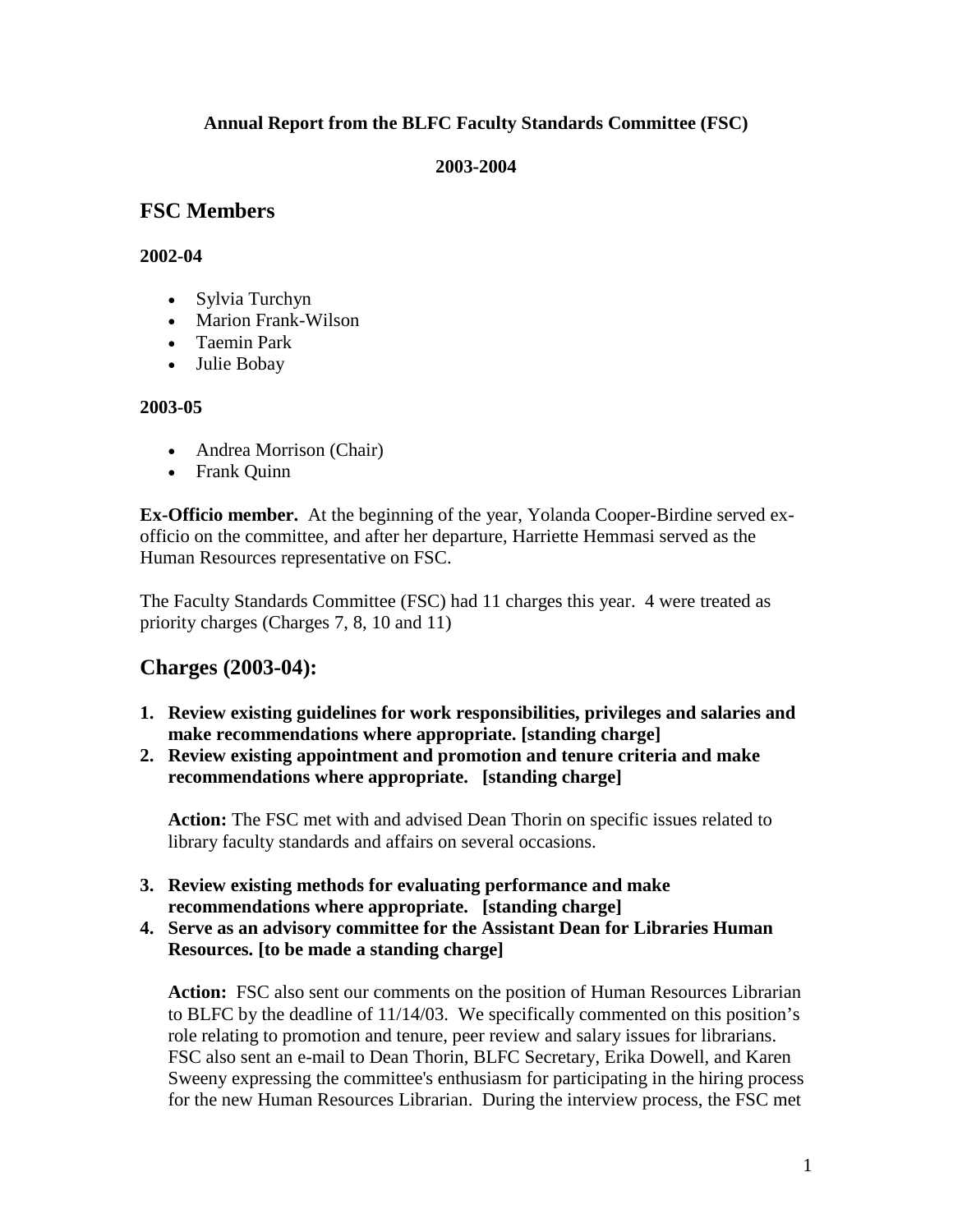with the candidates.

## **5. Monitor the impact of the new merit rating system for annual peer review and administrative review.**

Action: Since the peer review process using the new system is just nearing its completion, it is too early for this year's FSC to evaluate it. The system needed to go fully into effect before reviewing it.

*Recommendation: That FSC 2004-2005 should work on this charge by evaluating how the peer-review process for 2004 worked. We also recommend that this should be done early in the academic year.* 

### **6. Review the use of position descriptions in annual reviews.**

**Action:** This is a complicated issue and cannot be done by this FSC during the remaining time of the academic year. Consequently, this year's FSC will detail issues involved in working on this charge for next year's committee.

*Recommendation: That FSC 2004-2005 continues to work with the Continuing Education Committee in order to plan education and training sessions for librarians. These sessions will be to assist librarians and supervisors to prepare and maintain position descriptions and annual reviews which may link performance to Dept./Unit or Library goals.*

## **7. Advise the Assistant Dean for Libraries Human Resources on the proposed Evaluation Guidelines for Supervisors for the administrative review of librarians.**

**Action:** The FSC handled this as a priority charge. We organized a subcommittee under Frank Quinn and several drafts have gone back and forth from the subcommittee to the committee and progress was reported to BLFC throughout the year. The subcommittee consolidated various existing drafts and documents into one document and used the current working draft sent by Human Resources in 2004 to supervisors as a basic document to mark up. A draft is currently available. The subcommittee members were Frank Quinn (chair), Lynda Fuller Clendenning, and Celestina Wroth.

*Recommendation: That FSC 2004-2005 continues to work on this charge, finishes the draft and presents it to BLFC to review.*

## 8. **Review report of IULFC Promotion and Tenure Review Committee and its implications for Bloomington librarians.**

**Action:** The FSC handled this as a priority charge. FSC completed this charge and submitted a detailed report of its review to the BLFC. BLFC accepted the report, but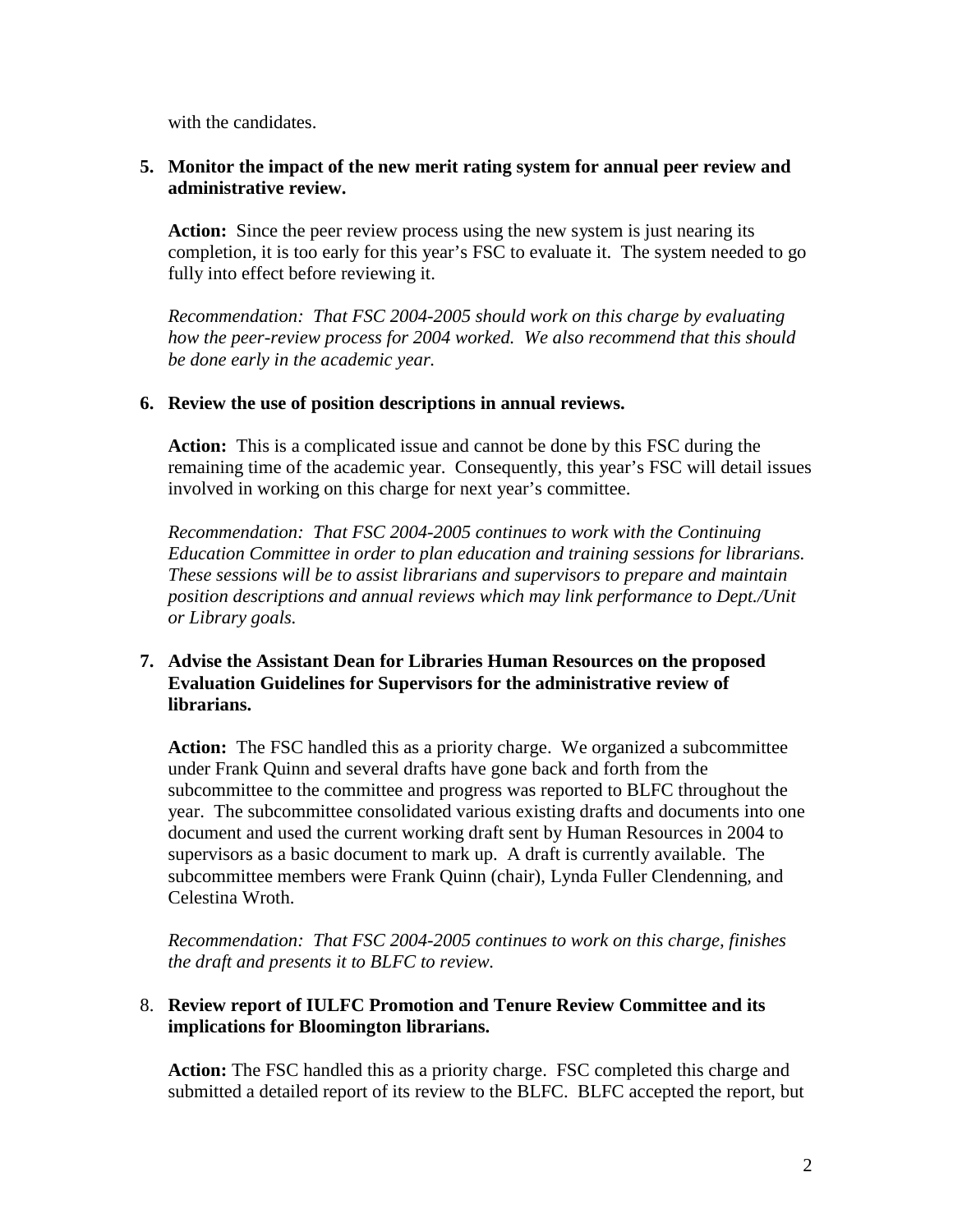did not endorse all the recommendations. The BLFC subsequently submitted the report to the IULFC. The report is attached.

## **9. Review IU Libraries policies on non-reappointment of librarians in light of BFC Circular B24-2003, "Non-Reappointment Procedures After the Third Probationary Year".**

**Action:** We discussed the charge and we reviewed related documents. FSC needs more feedback from BLFC to proceed.

#### **10. Review and make recommendations on the role of FSC in the orientation of new librarians.**

**Action:** FSC handled this as a priority charge, as the annual report from FSC 2002/2003 recommended that the FSC clarify this role and gave some suggestions on how to proceed.

The Faculty Standards Committee endorses the position that we take an active and continuing role in support of new librarians at IUB. We recommend the following activities for consideration:

• Pre-Tenured & Visiting Librarians (Group) – This year FSC implemented an informal group, which was organized and hosted by FSC, for untenured librarians. The group decided at the first meeting to include visiting librarians. Two meetings were arranged during the Spring Semester where those in attendance discussed topics of interest to the group, in an informal, friendly atmosphere. A pizza luncheon was hosted in the Main Library and a tour/meeting with refreshments was held at the ALF. Attendance among the eligible librarians was very high and the concept was met with enthusiasm.

*Recommendation: That FSC continue to sponsor and host the Pre-Tenured & Visiting Librarians group.*

• New Librarians Orientation – The Faculty Standards Committee acknowledges the importance and value of having the opportunity to meet with new librarians.

*Recommendation: That a member of FSC routinely be included in the orientation of new librarians*.

• Mentoring of Librarians – The Faculty Standards Committee accepts the responsibility of assisting pre-tenured, visiting and other new librarians in understanding the policies and procedures that support the faculty status of IU librarians.

*Recommendation: That FSC provide information and clarification on faculty standards via consultation with pre-tenured, visiting and other new librarians at their request.*